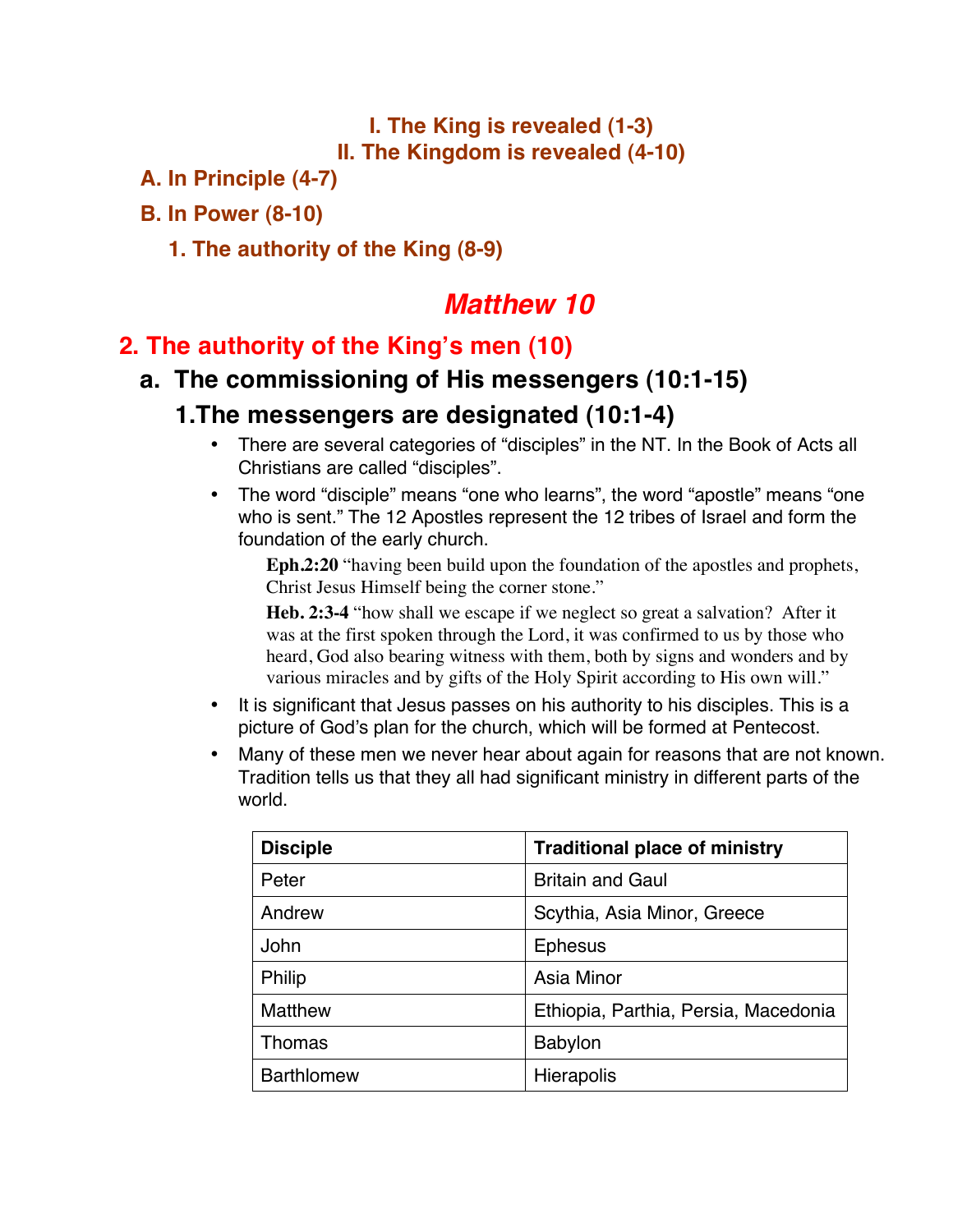| James, son of Alphaeus | Syria                            |
|------------------------|----------------------------------|
| Thaddaeus              | Edessa                           |
| Simon the zealot       | Persia, Egypt, Carthage, Britain |

1 And having summoned His twelve disciples, He gave them authority over unclean spirits, to cast them out, and to heal every kind of disease and every kind of sickness. 2 Now the names of the twelve apostles are these: The first, Simon, who is called Peter, and Andrew his brother; and James the {son} of Zebedee, and John his brother; 3 Philip and Bartholomew; Thomas and Matthew the tax-gatherer; James the {son} of Alphaeus, and Thaddaeus; 4 Simon the Zealot, and Judas Iscariot, the one who betrayed Him.

### **2.The mission is defined**

## **a. To depart to Israel only (10:5-6)**

- Israel is the focus at this point in Jesus' ministry. Jesus was their Messiah and they were to respond to him first.
- The more important reason for avoiding the Gentiles at this time perhaps had to do with Jesus' credibility as Israel's Messiah. He wanted to give Israel every opportunity to receive him. If he quickly embraced the Gentiles, many would have no doubt dismissed him as the leader of a non-Jewish movement.

5 These twelve Jesus sent out after instructing them, saying, "Do not go in {the} way of {the} Gentiles, and do not enter {any} city of the Samaritans; 6 but rather go to the lost sheep of the house of Israel.

#### **b. To declare that the kingdom is at hand (10:7)**

- The Kingdom was coming with Jesus but not in its full-blown form. It was in its mystery form, as we will see in later chapters.
- This fact would be (and continues to be) a stumbling block for many Jews.

7 And as you go, preach, saying, 'The kingdom of heaven is at hand.'

#### **c. To demonstrate Kingdom power (10:8)**

The signs and wonders were a sign of the coming Kingdom and its liberating effect on the human dilemma. The 12 Apostles had a unique role with respect to this authority to perform signs and wonders. Not every believer would have this authority.

**II Cor. 12:12** "The signs of a true apostle were performed among you with all perseverance, by signs and wonders and miracles."

They were to do this gratis as a gift from God.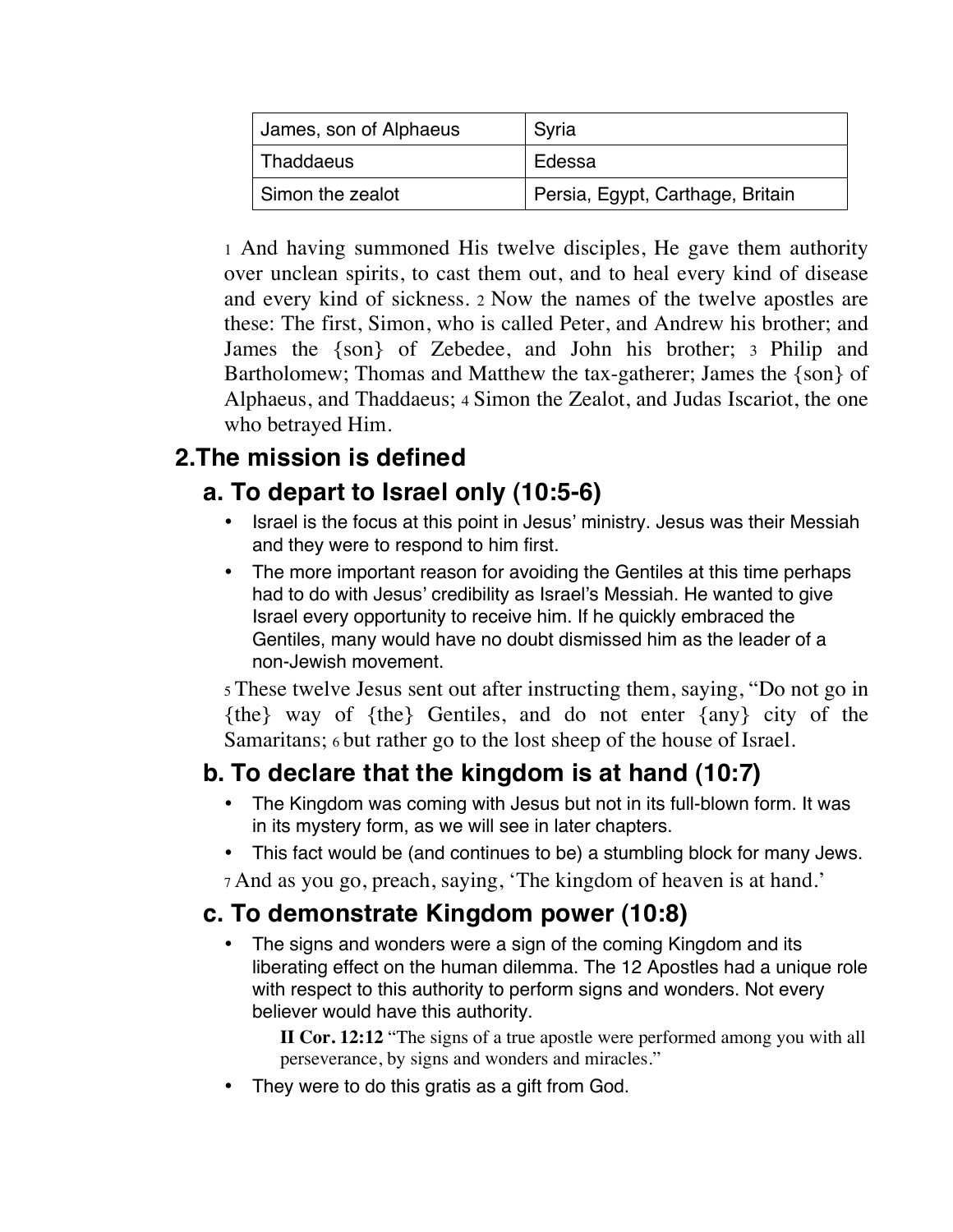8 Heal {the} sick, raise {the} dead, cleanse {the} lepers, cast out demons; freely you received, freely give.

### **d. To depend on local support (10:9-15)**

The followers of Jesus were to identify those who would receive the King and the Kingdom by looking for places that would take them in and support them. In other words, we know you have a heart for the message by looking at the way you welcome those who bring it.

9 Do not acquire gold, or silver, or copper for your money belts, 10 or a bag for {your} journey, or even two tunics, or sandals, or a staff; for the worker is worthy of his support. 11 And into whatever city or village you enter, inquire who is worthy in it; and abide there until you go away. 12 And as you enter the house, give it your greeting. 13 And if the house is worthy, let your {greeting of} peace come upon it; but if it is not worthy, let your {greeting of} peace return to you. 14 And whoever does not receive you, nor heed your words, as you go out of that house or that city, shake off the dust of your feet. 15 Truly I say to you, it will be more tolerable for {the} land of Sodom and Gomorrah in the day of judgment, than for that city.

### **b. The conditions for ministry (10:16-24)**

- The conditions for ministry would not be pleasant. The disciples were to prepare themselves for heavy persecution and rejection. This is not what the average Jew would have expected from a true Messianic movement.
- We should not be surprised when we experience the same.

## **1.Our expectation of men (sheep / wolves) (10:16-23)**

- The first thing that Jesus tells his followers is that they will have trouble with people and that they will suffer at the hands of men.
- This stands in contrast to what is said at the end of the last chapter. The fields are white unto harvest and yet infested with wolves.

#### **a. "beware of men" (10:16-17)**

- This trouble would come from those who were religious but not open to the truth of the King and his Kingdom.
- We know from the book of Acts and the Epistles that trouble would also come from believers.
- We should not be surprised when people let us down, misunderstand us, and even abuse us. While this may sometimes surprise us, disappoint us, and anger us, we should never be surprised by it.
- Our challenge will be to forbear with, love, and be a blessing to our brothers and sisters even when they do us wrong.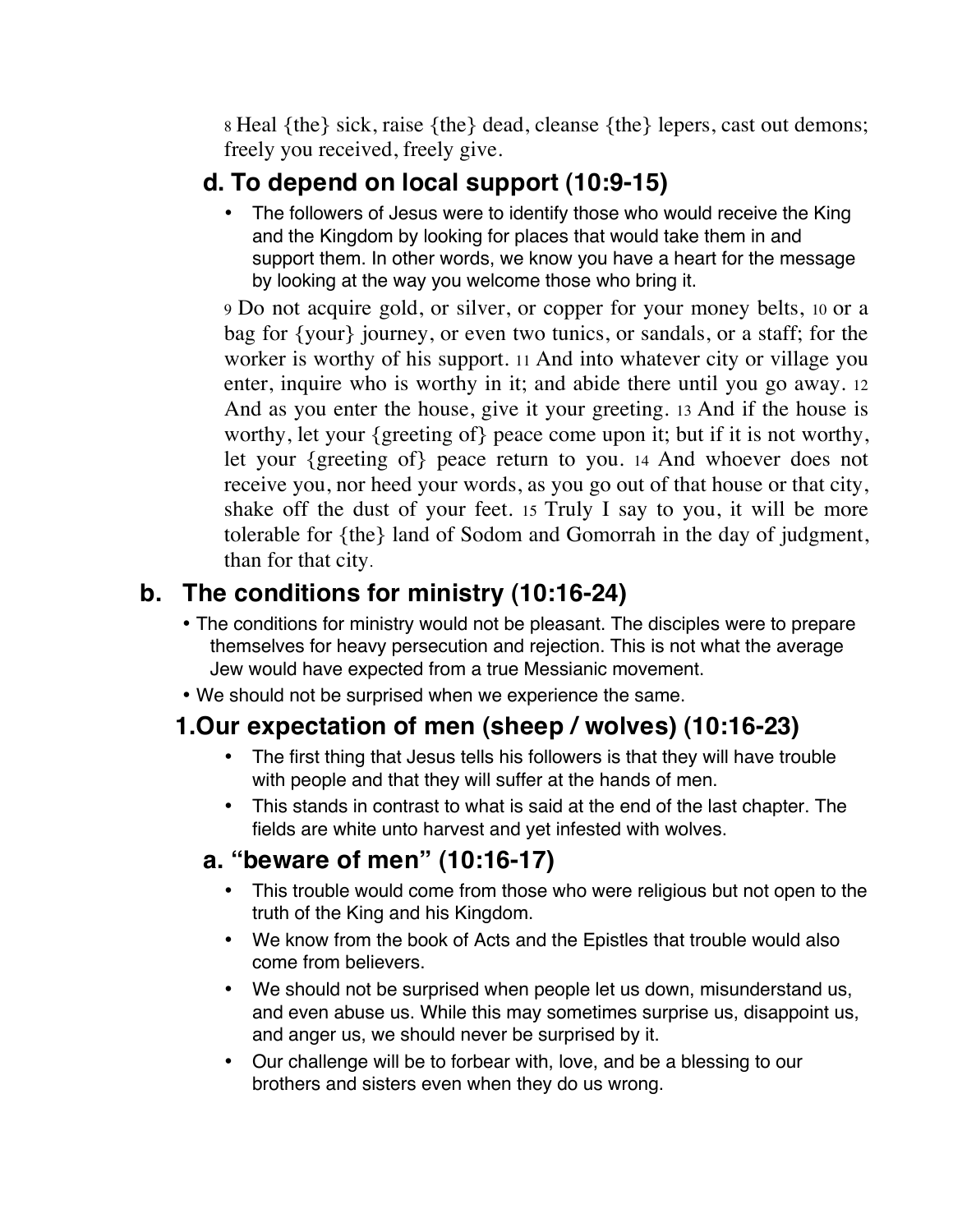• The Epistles emphasize our relationship with other believes above all other ethical callings.

16 Behold, I send you out as sheep in the midst of wolves; therefore be shrewd as serpents, and innocent as doves. 17 But beware of men; for they will deliver you up to {the} courts, and scourge you in their synagogues;

### **b. "do not become anxious" (10:18-20)**

• The important point here is that in the face of danger and stress, the disciples were to expect that words of witness would come to them as a gift of God.

18 and you shall even be brought before governors and kings for My sake, as a testimony to them and to the Gentiles. 19 But when they deliver you up, do not become anxious about how or what you will speak; for it shall be given you in that hour what you are to speak. 20 For it is not you who speak, but {it is} the Spirit of your Father who speaks in you.

### **c. "endure to the end" (10:21-22)**

- It is very clear that God has no intention of delivering his messengers **from** trouble but rather empowering them **through** trouble. We must be prepared to be used as a witness in the midst of hardship and not conclude that God has forsaken us or that we have made a wrong turn because times are hard.
- "The end" is perhaps a reference to the destruction of Jerusalem (bringing an end to Israel's official existence as a state) as a part of God's judgment against her rejection of her Messiah.

21 And brother will deliver up brother to death, and a father {his} child; and children will rise up against parents, and cause them to be put to death. 22 And you will be hated by all on account of My name, but it is the one who has endured to the end who will be saved.

## **d. "flee to the next (city)" (10:23)**

- The coming of the Son of Man is perhaps a reference to Jesus' coming in judgment against Israel - fulfilled in 70 AD.
- There are at least 7 different views of how we are to understand "the end" in verse 22 and "the coming of the Son of Man" in verse 23.
- He tells his followers that evangelism will continue and still be taking place when he comes.

23 But whenever they persecute you in this city, flee to the next; for truly I say to you, you shall not finish {going through} the cities of Israel, until the Son of Man comes.

# **2. Our example in Christ. - (pupil / teacher) (10:24-25)**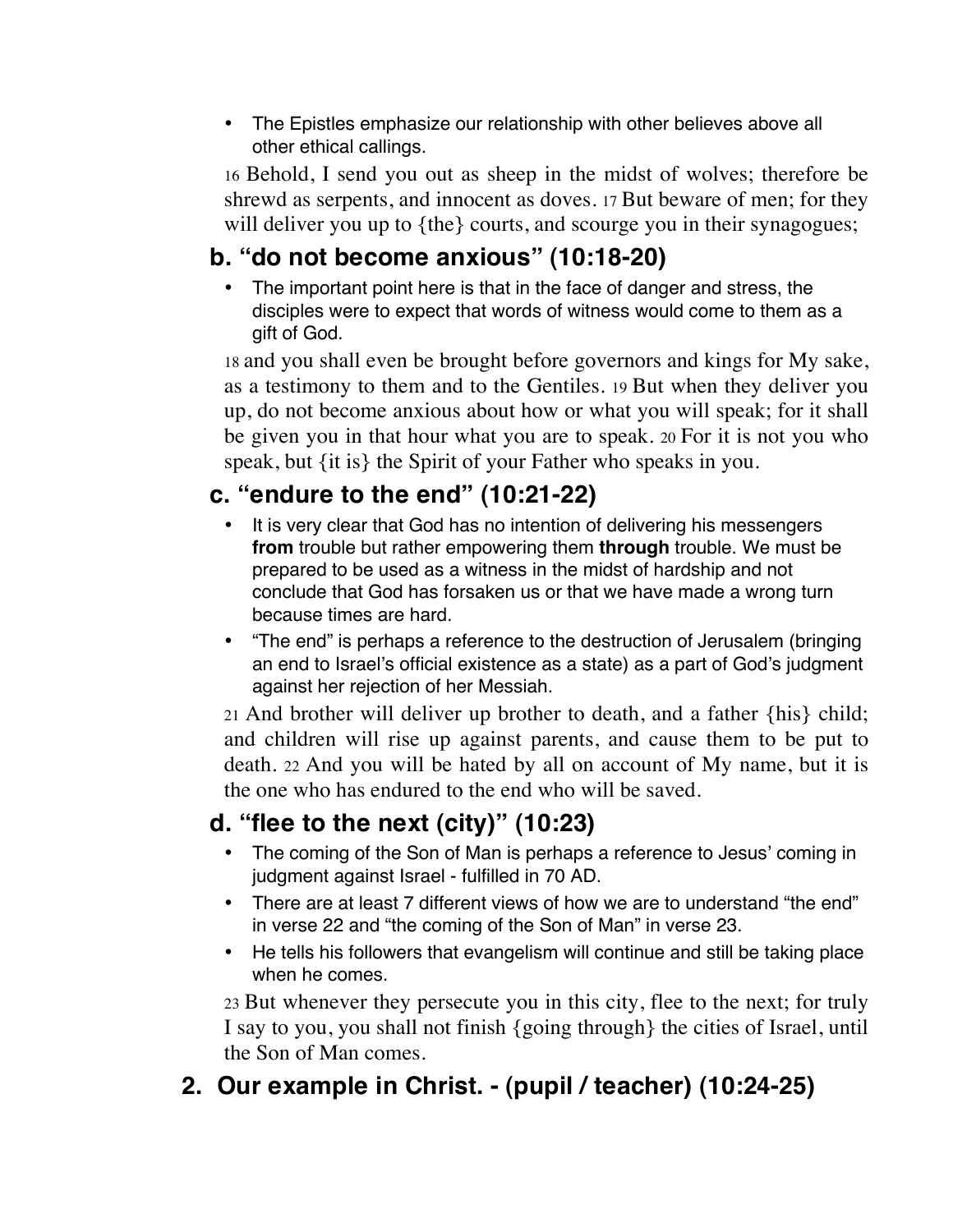- Those who claim that we do not have to go through the kinds of hardships and rejection that Jesus' experiences because "he bore our sorrows in his body" miss these verses. If people rejected and misunderstood Jesus, they will certainly do the same to those who follow him.
- We can derive great comfort from these words at times when we feel victimized.

24 A disciple is not above his teacher, nor a slave above his master. 25 It is enough for the disciple that he become as his teacher, and the slave as his master. If they have called the head of the house Beelzebul, how much more the members of his household!

#### **3. Our experience in Christ's household. (10:26-42)**

#### **a. A call to fear the right thing (The God who cares for you). (10:26-33)**

- We are not to fear what man can do to us but rather cling to Christ, trusting him to care for us.
- If we openly identify ourselves with him in this life, he will identify us with him in the next.
- There is no place for a closet Christian in this life. This is one of the reasons water baptism is important.

26 Therefore do not fear them, for there is nothing covered that will not be revealed, and hidden that will not be known. 27 What I tell you in the darkness, speak in the light; and what you hear {whispered} in {your} ear, proclaim upon the housetops. 28 And do not fear those who kill the body, but are unable to kill the soul; but rather fear Him who is able to destroy both soul and body in hell. 29 Are not two sparrows sold for a cent? And {yet} not one of them will fall to the ground apart from your Father. 30 But the very hairs of your head are all numbered. 31 Therefore do not fear; you are of more value than many sparrows. 32 Everyone therefore who shall confess Me before men, I will also confess him before My Father who is in heaven. 33 But whoever shall deny Me before men, I will also deny him before My Father who is in heaven.

#### **b. A call to lose the right thing (The life that you cannot find). (10:34-39)**

- Following Jesus is not going to always bring us closer to our families or loved ones. In many cases it will break up families. In this sense, Jesus does not promote "family values" in the narrower sense of that expression.
- Our bonding with Jesus' family of faith is to take precedent over all other relationships. Many of us find our identity (our lives), in our family ties. Jesus calls us to find our identity in our tie to him.